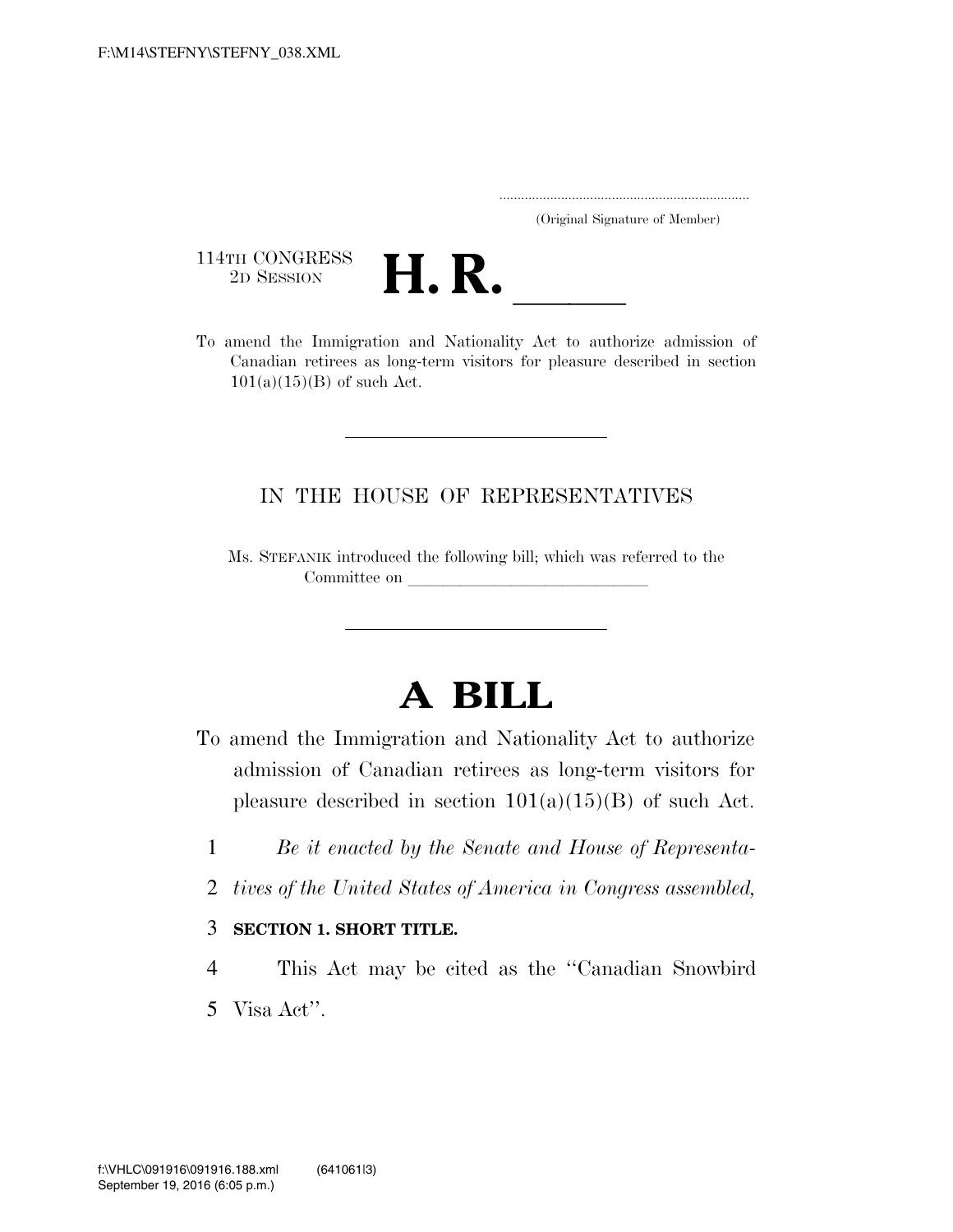## 1 **SEC. 2. ADMISSION OF CANADIAN RETIREES.**

2 Section 214 of the Immigration and Nationality Act 3 (8 U.S.C. 1184) is amended by adding at the end the fol-4 lowing:

5 ''(s) CANADIAN RETIREES.—

 ''(1) IN GENERAL.—The Secretary of Homeland Security may admit an alien as a visitor for pleasure 8 described in section  $101(a)(15)(B)$ , if the alien dem- onstrates, to the satisfaction of the Secretary, that the alien—

11  $"({\rm A})$  is a citizen of Canada; 12  $"$ (B) is at least 50 years of age; 13 ''(C) maintains a residence in Canada; 14 ''(D) owns a residence in the United States 15 or has signed a rental agreement for accom-16 modations in the United States for the duration 17 of the alien's stay in the United States; 18 ''(E) is not inadmissible under section 212; 19  $"({\rm F})$  is not described in any ground of de-20 portability under section 237; 21  $\frac{1}{2}$   $\frac{1}{2}$   $\frac{1}{2}$   $\frac{1}{2}$   $\frac{1}{2}$   $\frac{1}{2}$   $\frac{1}{2}$   $\frac{1}{2}$   $\frac{1}{2}$   $\frac{1}{2}$   $\frac{1}{2}$   $\frac{1}{2}$   $\frac{1}{2}$   $\frac{1}{2}$   $\frac{1}{2}$   $\frac{1}{2}$   $\frac{1}{2}$   $\frac{1}{2}$   $\frac{1}{2}$   $\frac{1}{2}$   $\frac{1}{2}$   $\frac{1}{2}$ 22 labor for hire in the United States; and 23 ""(H) will not seek any form of assistance 24 or benefit described in section 403(a) of the 25 Personal Responsibility and Work Opportunity